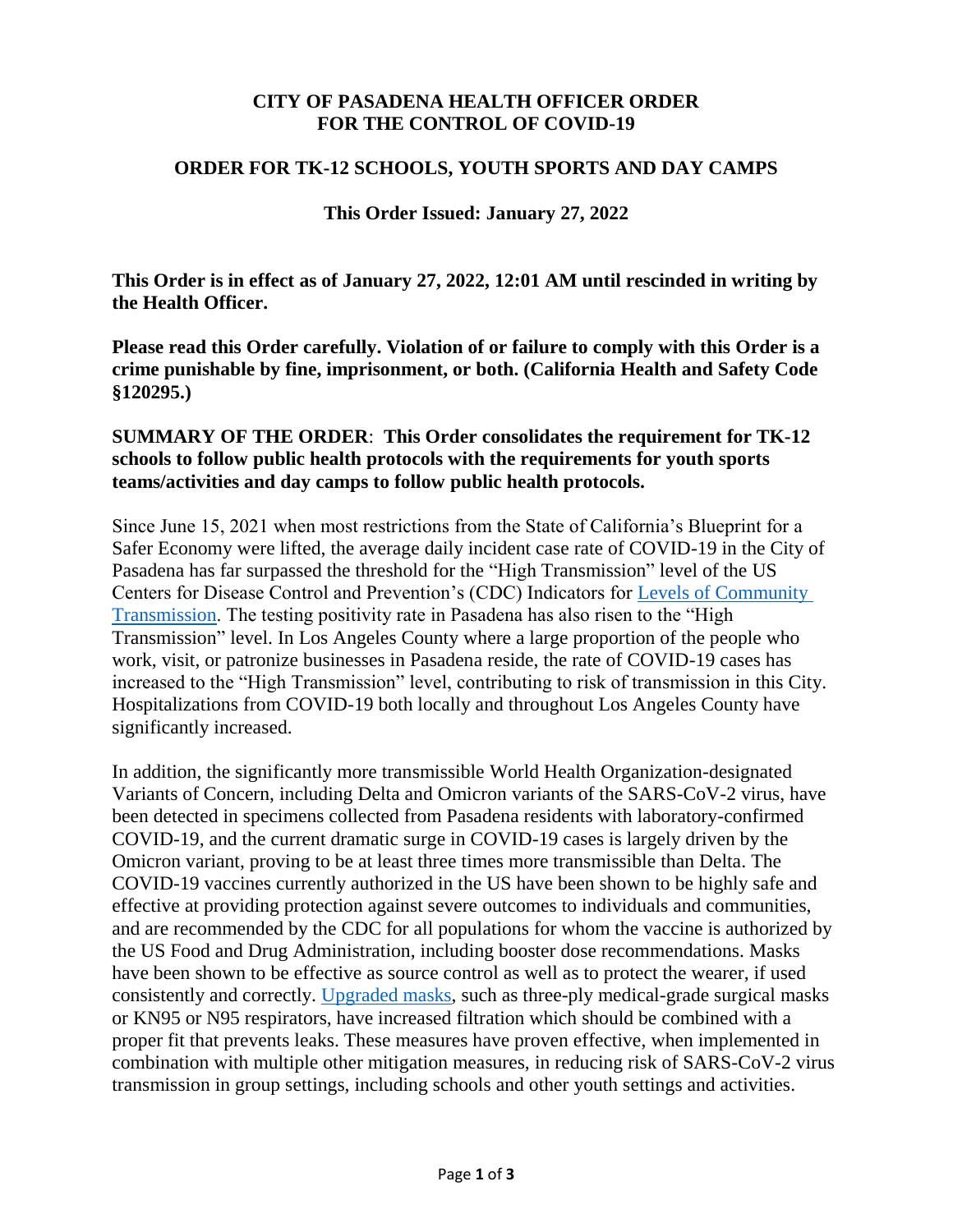**This Order directs all educational facilities serving students at any grade level to prepare, implement and post the required Pasadena Department of Public Health Protocols for TK-12 Schools. This Order applies to both public and private schools (TK-12) and to school districts within Pasadena.**

**This Order supersedes and rescinds the August 25, 2021 Order for Youth Sports and Early Care Education.**

# **UNDER THE AUTHORITY OF THE CALIFORNIA HEALTH AND SAFETY CODE SECTIONS 120175 et seq., AND THE PASADENA MUNICIPAL CODE SECTION 8.04.010, THE CITY OF PASADENA HEALTH OFFICER ORDERS:**

- 1. **Youth Sports**: All individuals participating in organized youth sports, which include all school (TK-12) and community-sponsored programs and recreational or athletic activities and privately organized clubs and leagues, must comply with the [Pasadena](https://www.cityofpasadena.net/public-health/wp-content/uploads/sites/32/Youth-Sports-Protocol.pdf?v=1643260420860)  [Public Health Protocol for Youth Sports Leagues, Organized Youth Sports and](https://www.cityofpasadena.net/public-health/wp-content/uploads/sites/32/Youth-Sports-Protocol.pdf?v=1643260420860)  [Schools Sports Teams](https://www.cityofpasadena.net/public-health/wp-content/uploads/sites/32/Youth-Sports-Protocol.pdf?v=1643260420860) and accompanying [Pasadena COVID-19 Exposure](https://www.cityofpasadena.net/public-health/wp-content/uploads/sites/32/Exposure-Management-Plan-Youth-Sports.pdf?v=1643260420860)  [Management Plan Guidance for Youth Recreational Sports Programs.](https://www.cityofpasadena.net/public-health/wp-content/uploads/sites/32/Exposure-Management-Plan-Youth-Sports.pdf?v=1643260420860)
- 2. **Day Camps:** Day camp owners and operators must implement and post the required [Pasadena Public Health Protocol for Day](https://www.cityofpasadena.net/public-health/wp-content/uploads/sites/32/Day-Camps_Reopening-Protocol.pdf?v=1643260732742) Camps.
- 3. **TK-12 Schools:** All public and private schools (TK-12) and school districts within the City of Pasadena must prepare, implement, and post the require [Pasadena](https://www.cityofpasadena.net/public-health/wp-content/uploads/sites/32/Schools-K-12-Reopening-Protocol.pdf?v=1643260420860) Public [Health Protocols for TK-12 Schools](https://www.cityofpasadena.net/public-health/wp-content/uploads/sites/32/Schools-K-12-Reopening-Protocol.pdf?v=1643260420860) and accompanying [COVID-19 Exposure](https://www.cityofpasadena.net/public-health/wp-content/uploads/sites/32/Exposure-management-plan.pdf?v=1643260420860)  [Management Plan Guidance for TK-12 Schools.](https://www.cityofpasadena.net/public-health/wp-content/uploads/sites/32/Exposure-management-plan.pdf?v=1643260420860)
- 4. **Up to Date on COVID-19 Definition:** See current CDC recommendations [Stay Up](https://www.cdc.gov/coronavirus/2019-ncov/vaccines/stay-up-to-date.html)  [to Date with Your Vaccines](https://www.cdc.gov/coronavirus/2019-ncov/vaccines/stay-up-to-date.html) for definitions, acceptable vaccines, and updates on additional vaccines as they are recommended. For verification methods see section titled Options for Providing Proof of Vaccination in the CDPH [Vaccine](https://www.cdph.ca.gov/Programs/CID/DCDC/Pages/COVID-19/Vaccine-Record-Guidelines-Standards.aspx)  Record [Guidelines & Standards](https://www.cdph.ca.gov/Programs/CID/DCDC/Pages/COVID-19/Vaccine-Record-Guidelines-Standards.aspx) and the [PPHD Guidance for Verifying Proof of](https://www.cityofpasadena.net/public-health/wp-content/uploads/sites/32/Guide-Verifying-Vaccination.pdf)  [COVID-19 Vaccination.](https://www.cityofpasadena.net/public-health/wp-content/uploads/sites/32/Guide-Verifying-Vaccination.pdf) Individuals 18 years old or older must provide a photo identification with their vaccine document.
- 5. The August 25, 2021 Health Officer Order for Youth Sports and Early Care Education is hereby rescinded. All other previous orders of the Health Officer, as revised, supplemented and/or amended, and that have not been expressly rescinded or superseded, remain in full force and effect, except as provided herein. To the extent a conflict exists between this Order and any previous orders of the Health Officer, the previous orders are hereby superseded and this Order controls.
- 6. Unvaccinated as well as fully vaccinated people should continue to follow CDC guidance for staying up to date on COVID-19 vaccinations to protect themselves and others, and follow other guidance including wearing a well-fitted [mask,](https://www.cdc.gov/coronavirus/2019-ncov/prevent-getting-sick/diy-cloth-face-coverings.html) [physical](https://www.cdc.gov/coronavirus/2019-ncov/prevent-getting-sick/social-distancing.html)